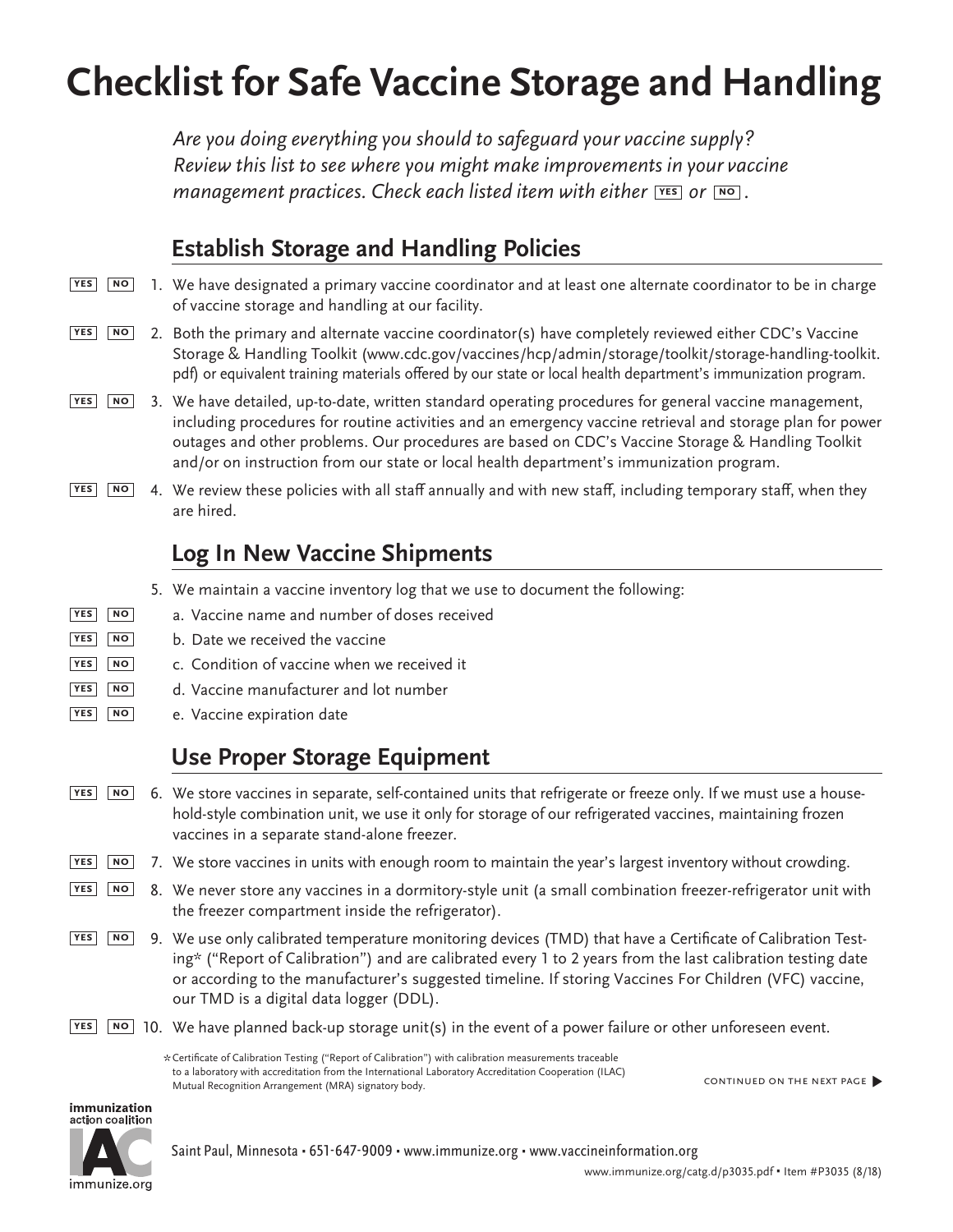#### **Ensure Optimal Operation of Storage Units**

- 11. We have a "Do Not Unplug" sign (e.g., [www.immunize.org/catg.d/p](http://www.immunize.org/catg.d/p2090.pdf)2090.pdf) next to the electrical outlets **yes no** for the refrigerator and freezer and a "Do Not Stop Power" warning label (e.g., [www.immunize.org/catg.d/](http://www.immunize.org/catg.d/p2091.pdf) [p2091.pdf\)](http://www.immunize.org/catg.d/p2091.pdf) by the circuit breaker for the electrical outlets. Both signs include emergency contact information.
- 12. We perform regular maintenance on our vaccine storage units to assure optimal functioning. For example, we **yes no** keep the units clean, dusting the coils and cleaning beneath the units as recommended by the manufacturer.

#### **Maintain Correct Temperatures**

| YES<br>NO               | 13. We always keep at least one accurate $(+/- 0.5^{\circ}C (+/- 1^{\circ}F))$ calibrated temperature monitoring device<br>(TMD) with the vaccines in the refrigerator and a separate calibrated TMD with the vaccines in the freezer.                                                                                                            |
|-------------------------|---------------------------------------------------------------------------------------------------------------------------------------------------------------------------------------------------------------------------------------------------------------------------------------------------------------------------------------------------|
|                         | 14. We use a temperature monitoring device (TMD) that                                                                                                                                                                                                                                                                                             |
| <b>YES</b><br><b>NO</b> | a. uses an active display to provide continuous monitoring information.                                                                                                                                                                                                                                                                           |
| <b>YES</b><br> NO       | b. is digital and has a detachable probe that has been buffered against sudden temperature changes<br>by being immersed in a vial filled with liquid (e.g., glycol, ethanol, glycerin), loose media (e.g., sand,<br>glass beads), or a solid block of material (e.g., aluminum, Teflon®).                                                         |
| YES<br>NO.              | c. includes an alarm for out-of-range temperatures.                                                                                                                                                                                                                                                                                               |
| <b>YES</b><br><b>NO</b> | d. has a low-battery indicator.                                                                                                                                                                                                                                                                                                                   |
| <b>YES</b><br><b>NO</b> | e. has a digital data logger that indicates current, minimum, and maximum temperatures.                                                                                                                                                                                                                                                           |
| <b>YES</b><br><b>NO</b> | f. can measure temperatures within $+/- 0.5^{\circ}C (+/- 1^{\circ}F)$ .                                                                                                                                                                                                                                                                          |
| <b>YES</b><br>NO        | g. has a logging interval (or reading rate) that can be programmed by the user to measure and record<br>temperatures AT LEAST every 30 minutes.                                                                                                                                                                                                   |
| <b>YES</b><br>NO        | 15. We maintain the refrigerator temperature at $2-8^{\circ}C$ (36-46°F), and we aim for 5°C (41°F).                                                                                                                                                                                                                                              |
| YES<br><b>NO</b>        | 16. We maintain the freezer temperature between $-50^{\circ}$ C and $-15^{\circ}$ C ( $-58^{\circ}$ F and $+5^{\circ}$ F).                                                                                                                                                                                                                        |
| YES<br>NO               | 17. We set the thermostat for the refrigerator and the freezer at the factory-set or midpoint temperatures.                                                                                                                                                                                                                                       |
| YES<br>$N$ O            | 18. We keep extra containers of water in the refrigerator (e.g., in the door and/or on the floor of the unit where<br>the vegetable bins were located) to help maintain cool temperatures. We keep ice packs, ice-filled contain-<br>ers, or frozen water bottles in the freezer to help maintain cold temperatures and to have frozen water bot- |

# **Maintain Daily Temperature Logs**

tles available for conditioning in the event of an emergency.

- 19. If we are using a TMD (preferably a digital data logger or DDL) that records minimum and maximum tem-**yes no** peratures, we check and record these temperatures first thing in the morning during each workday when our practice is open. (See selections for recording at www.immunize.org/clinic/storage-handling.asp.)
- 20. If we are using a TMD that does not record minimum and maximum temperatures, we check and record **yes no** the current temperatures of the refrigerator and freezer at least twice each workday. (See selections for recording at www.immunize.org/clinic/storage-handling.asp.)
- 21. We consistently record temperatures on the log either in Celsius or Fahrenheit. We never mix temperature **yes no** scales when we record our temperatures.
- 22. If the temperature log prompts us to insert an "x" by the temperature that's preprinted on the form, we do **yes no** not attempt to write in the actual temperature.
- 23. We follow the directions on the temperature log to call appropriate personnel if the temperature in a stor-**yes no** age unit goes out of range.

continued on the next page�